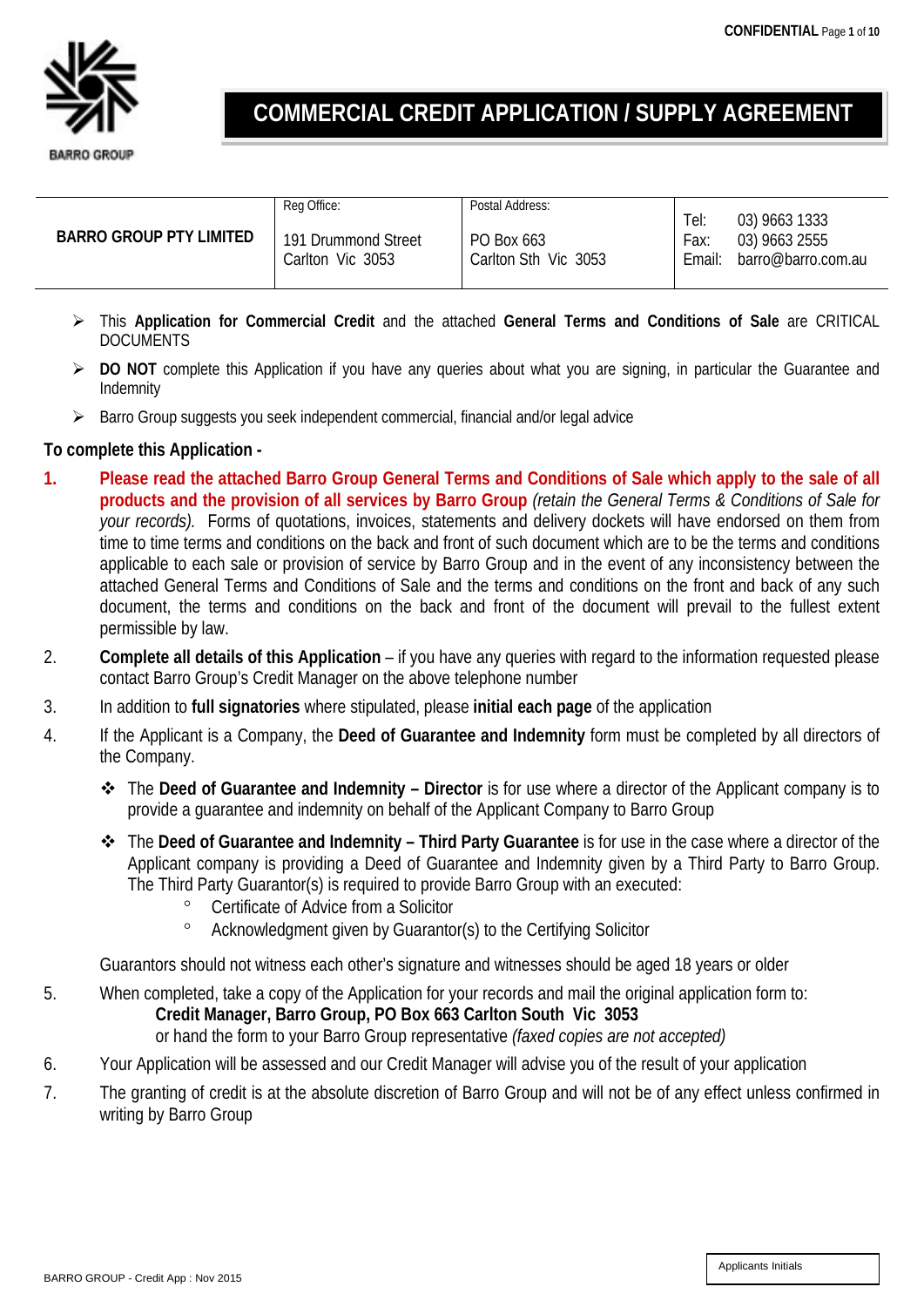This application for Commercial Credit is made to the following companies (each of which is referred to in this application as 'Barro' or 'the Company') and means and includes

■ Barro Group Pty Ltd ACN 005 105 724 ABN 25 553 947 414 and its related bodies corporate (as defined in the Corporations Act 2001) which include but are not limited to -

**Dundowran Blue Metal Quarries Pty Ltd** ACN 010 308 479 ABN 58 010 308 479 - trading as Hervey Bay Readymix, Hervey Bay Quarries, etc.

**Presto Transport Pty Ltd ACN 004 413 316 ABN 76 004 413 316** 

**Melbourne Tyre Service Pty Ltd** ACN 006 894 784 ABN 51 006 894 784

**Flintstones Garden Supply Centre Pty Ltd** ACN 006 319 320 ABN 90 006 319 320

**Australian Precast Pty Ltd** ACN 053 770 200 ABN 61 053 770 200

**Railway Sand Supplies Pty Ltd** ACN 097 635 017 ABN 59 097 635 017

and includes any other related body corporate of Barro Group Pty Ltd which supplies goods and services

**Business names** include but are not limited to **Pronto Mixed Concrete, Mountain View Quarries, Barro Builders' Supplies, Geelong Premixed Concrete, Tyre Lug Services, Lilydale Concrete & Mini Mix, Nyora Sands, Yea Sand & Gravel, Seymour Quarries, Alice Roof Tiles, Anacon Laboratory Services, Mt Cotton Concrete, Mt Cotton Quarries, Townsville Concrete, Black River Quarries, Pimpama Sand and Aggregates, Hervey Bay Readymix, Hervey Bay Quarries, Presto Concrete Recycle** and any other business name whether registered or not under which Barro Group Pty Ltd and any of its related bodies corporate conduct a business **APPLICANT'S DETAILS**

| APPLICANT'S DETAILS                                                                                                 |                                   |                                                                  |                                                                                                  |                        |                                                                                                                  |              |
|---------------------------------------------------------------------------------------------------------------------|-----------------------------------|------------------------------------------------------------------|--------------------------------------------------------------------------------------------------|------------------------|------------------------------------------------------------------------------------------------------------------|--------------|
| Date of this Application:                                                                                           | Sole Trader<br>$\Box$ Partnership | $\Box$ Company (Pty Ltd)<br>$\Box$ Company Ltd<br>$\Box$ Trustee | LEGAL STRUCTURE (√)<br>$\Box$ Inc Body<br>$\Box$ Other (e.g. Govt)<br>$\Box$ Registered Business |                        | Note: If trading as other than a Sole<br>Trader, a Guarantee/Indemnity (herein)<br>will be requested as security |              |
| <b>COMPANY NAME</b>                                                                                                 |                                   | <b>REGISTERED BUSINESS NAME</b>                                  |                                                                                                  | <b>NAME OF TRUST</b>   |                                                                                                                  |              |
|                                                                                                                     |                                   |                                                                  |                                                                                                  |                        |                                                                                                                  |              |
|                                                                                                                     |                                   |                                                                  |                                                                                                  |                        |                                                                                                                  |              |
|                                                                                                                     |                                   |                                                                  |                                                                                                  |                        |                                                                                                                  |              |
|                                                                                                                     |                                   |                                                                  |                                                                                                  |                        |                                                                                                                  |              |
|                                                                                                                     |                                   |                                                                  |                                                                                                  |                        |                                                                                                                  |              |
|                                                                                                                     |                                   |                                                                  |                                                                                                  |                        |                                                                                                                  |              |
|                                                                                                                     |                                   | <b>FULL NAME(S) - SOLE TRADER OR PARTNERS</b>                    |                                                                                                  | <b>NAME OF TRUSTEE</b> |                                                                                                                  |              |
| TRADING NAME(S) IF ANY:                                                                                             |                                   |                                                                  |                                                                                                  |                        |                                                                                                                  |              |
|                                                                                                                     |                                   |                                                                  |                                                                                                  |                        |                                                                                                                  |              |
|                                                                                                                     |                                   |                                                                  |                                                                                                  |                        |                                                                                                                  |              |
|                                                                                                                     |                                   |                                                                  |                                                                                                  |                        |                                                                                                                  |              |
|                                                                                                                     |                                   |                                                                  |                                                                                                  |                        |                                                                                                                  |              |
|                                                                                                                     |                                   |                                                                  |                                                                                                  |                        |                                                                                                                  |              |
| Type of Business                                                                                                    |                                   | No of Staff Employed                                             | Date Business Commenced:                                                                         |                        |                                                                                                                  |              |
|                                                                                                                     |                                   |                                                                  |                                                                                                  |                        |                                                                                                                  |              |
| Postal Address (for mailing of accounts)                                                                            |                                   |                                                                  |                                                                                                  |                        | If business is less than two (2) years old, attach details of previous business background                       |              |
|                                                                                                                     |                                   |                                                                  |                                                                                                  |                        | Post Code                                                                                                        |              |
| <b>Business Address:</b><br>Ownership of Business Address (✔)                                                       |                                   |                                                                  |                                                                                                  |                        |                                                                                                                  |              |
|                                                                                                                     |                                   |                                                                  |                                                                                                  |                        |                                                                                                                  |              |
|                                                                                                                     |                                   |                                                                  |                                                                                                  |                        | Post Code                                                                                                        |              |
| Registered Office                                                                                                   |                                   |                                                                  |                                                                                                  |                        |                                                                                                                  |              |
|                                                                                                                     |                                   |                                                                  |                                                                                                  |                        | Post Code                                                                                                        |              |
| Tel (Business)                                                                                                      | Fax                               |                                                                  | Mob                                                                                              |                        | Email                                                                                                            |              |
|                                                                                                                     |                                   |                                                                  |                                                                                                  |                        | Do you wish to make payments by EFT                                                                              |              |
| <b>Bank Name:</b>                                                                                                   |                                   | Bank Branch:<br><b>BSB</b>                                       | Account No                                                                                       |                        | $(\checkmark)$<br>$\square$ YES                                                                                  | $\square$ NO |
|                                                                                                                     |                                   |                                                                  |                                                                                                  |                        |                                                                                                                  |              |
| <b>CONTACT PERSON FOR PAYMENTS</b>                                                                                  | NAME:                             |                                                                  |                                                                                                  |                        | TEL:                                                                                                             |              |
| ASSETS / LIABILITIES [attach separate sheet if required]                                                            |                                   |                                                                  |                                                                                                  |                        |                                                                                                                  |              |
| Description of Asset                                                                                                | Value                             |                                                                  | Owing                                                                                            |                        | Lender / Security                                                                                                |              |
|                                                                                                                     |                                   |                                                                  |                                                                                                  |                        |                                                                                                                  |              |
|                                                                                                                     |                                   |                                                                  |                                                                                                  |                        |                                                                                                                  |              |
|                                                                                                                     |                                   |                                                                  |                                                                                                  |                        |                                                                                                                  |              |
|                                                                                                                     |                                   |                                                                  |                                                                                                  |                        |                                                                                                                  |              |
|                                                                                                                     |                                   |                                                                  |                                                                                                  |                        |                                                                                                                  |              |
| ${\mathbb S}$<br>Will Purchase Orders be used? $(\checkmark)$ :<br>$\Box$ YES<br><b>Estimated Monthly Purchases</b> |                                   |                                                                  |                                                                                                  | $\square$ NO           |                                                                                                                  |              |
| TRADE REFERENCES [MINIMUM THREE (3) REQUIRED] MAJOR SUPPLIERS ONLY                                                  |                                   |                                                                  |                                                                                                  |                        |                                                                                                                  |              |
| Name of Business (Referee)                                                                                          |                                   |                                                                  | <b>Business Hours Contact Numbers</b>                                                            |                        | <b>Barro USE ONLY</b>                                                                                            |              |
| Tel                                                                                                                 |                                   |                                                                  | Fax:                                                                                             |                        |                                                                                                                  |              |

Tel Fax: Tel Fax: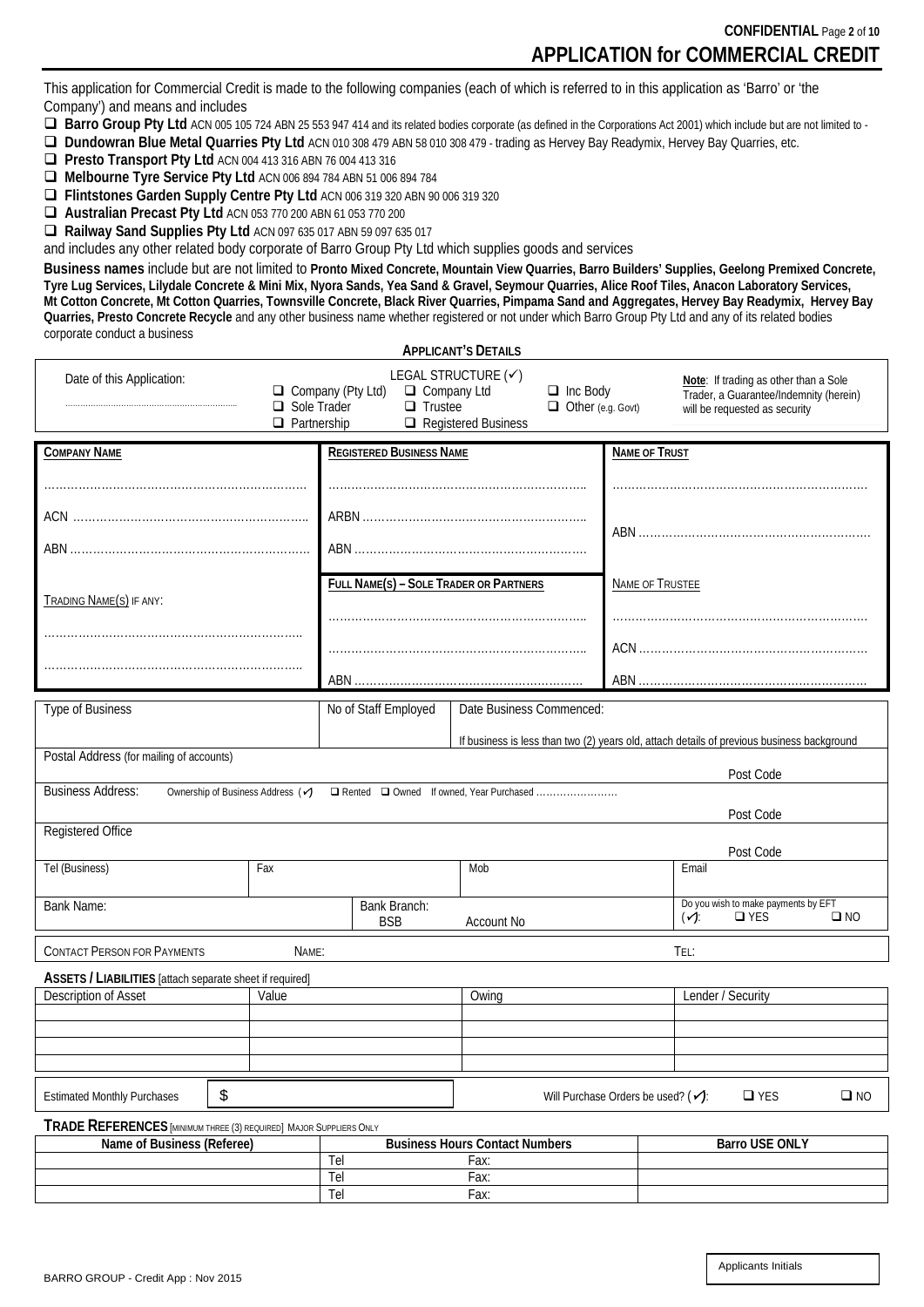## **TERMS & CONDITIONS OF APPLICATION FOR COMMERCIAL CREDIT page 1 of <sup>2</sup>**

The Applicant acknowledges as follows -

- 1. The Applicant hereby applies to establish a credit facility with Barro.<br>2. The Applicant has received a copy of the Barro General Terms and
- 2. The Applicant has received a copy of the Barro **General Terms and Conditions of Sale** and agrees to be bound by these terms and conditions of sale. These Terms and Conditions of Sale may only be altered after written notice of any change is given
- 3. The information provided in this application is confidential and is supplied for the purpose of establishing and maintaining a credit account with Barro
- 4. In the case of an Applicant:
	- (a) which is a company, all directors of the Applicant, or
	- (b) which is a partnership, all partners comprising the partnership;
	- agree that the terms of clauses 5, 6, 7, 8 & 9 apply to each director and partner (as the case may be) of the Applicant.
	- **4.1** When the director(s) intend to provide a **third party guarantee**, the third party guarantor must be provided with this application,

the General Terms and Conditions of Sale together with certificates attached to the Third Party Guarantee and Indemnity Form. The certificates attached must be completed

### **PRIVACY ACT –**

- 5. The Applicant acknowledges that Barro by this clause informs the Applicant that under the Privacy Act ("the Act") Barro is allowed to give a credit reporting agency personal information about this credit application. The information which may be given to an agency is covered in the Act and includes:
	- Identity particulars as permitted by the Privacy Commissioner's determination
	- The fact that the Applicant has applied for credit and the amount of credit applied for;
	- The fact that Barro is a current credit provider to the Applicant;
	- Details of payments which become more than 60 days overdue, and for which collection action has commenced;
	- Advice that payments are no longer overdue;
	- In specified circumstances, advice that, in the opinion of Barro, the Applicant has committed a serious credit infringement;
	- Advice that credit provided to the Applicant by Barro has been paid or otherwise discharged.
- 6. The Applicant acknowledges and agrees that if Barro considers it relevant to assessing its application for commercial credit, Barro may obtain from a credit reporting agency, a credit report containing personal credit information about the Applicant in relation to commercial credit provided by Barro.
- 7. The Applicant acknowledges and agrees that Barro at any time may receive from a credit reporting agency a credit report containing personal information about the Applicant in relation to overdue payments.
- 8. The Applicant agrees that Barro may give information about the Applicant's credit arrangements to and seek information about the Applicant's credit arrangements from any credit provider named in the credit application, any credit provider named in a credit report issued by a credit reporting agency and any existing or previous supplier of goods to the Applicant or any related entity of the Applicant (as defined in the Corporations Act). The Applicant understands that all information gathered may be used for purposes other than originally intended (e.g. for locating the applicant, its directors, updating credit searches etc). The Applicant understands that this information can include details concerning the Applicant's credit worthiness, credit standing, credit history or credit capacity that credit providers are allowed to give or receive from each other under the Act.

## **REFERENCES –**

9. The Applicant authorizes the bank and trade references/referees listed in the credit application to release information to assist Barro in considering this application.

## **CANCELLATION OF THE CREDIT ACCOUNT –**

10. The Applicant acknowledges that Barro in its absolute discretion may at any time and without any liability whatsoever to the Applicant or any party claiming through the Applicant, vary cancel or withdraw without notice all credit trading facilities granted to the Applicant

## **DECLARATION OF SOLVENCY & DUTY OF DISCLOSURE**

- 11. The Applicant declares that as at the date of this credit application the Applicant is solvent and able to pay its accounts according to normal trading terms. The Applicant must notify the Company in writing within seven (7) days of any change or proposed change in - the Applicant's corporate structure, trading name; any proprietor, director or partner of the Applicant's business; any beneficial ownership of the Applicant; the Applicant's location and contact details
- 12. The applicant declares
	- that it is not aware of any information notice or court proceedings that may lead to bankruptcy, appointment of an administrator or managing controller, receiver manager or liquidator
	- that the Applicant has not entered into and does not intend to enter into any schedule of arrangements with any creditors either formally or through a court or otherwise
	- that none of the applicant, directors, partners or proprietors has any outstanding liability to the Australian Taxation Office
	- that none of the directors, partners or proprietors has been a director of a company placed in liquidation or has been declared bankrupt or has entered into an arrangement under the Bankruptcy Act 1966 (as amended)

## **CHARGING INTEREST IN REAL ESTATE**

13. In consideration of Barro considering the Applicant's application for credit and to secure Barro, the Applicant agrees to charge the estate and interest the Applicant has now or may later acquire either solely or jointly or as tenant in common in any real estate or any other asset or trust asset and the Applicant acknowledges Barro's right pursuant to the security hereby given to lodge a caveat on any real estate in which the Applicant has such an interest and the Applicant agrees to execute a mortgage in favour of Barro upon request by Barro and do or cause to be done all such things as are necessary to give effect to the security hereby given.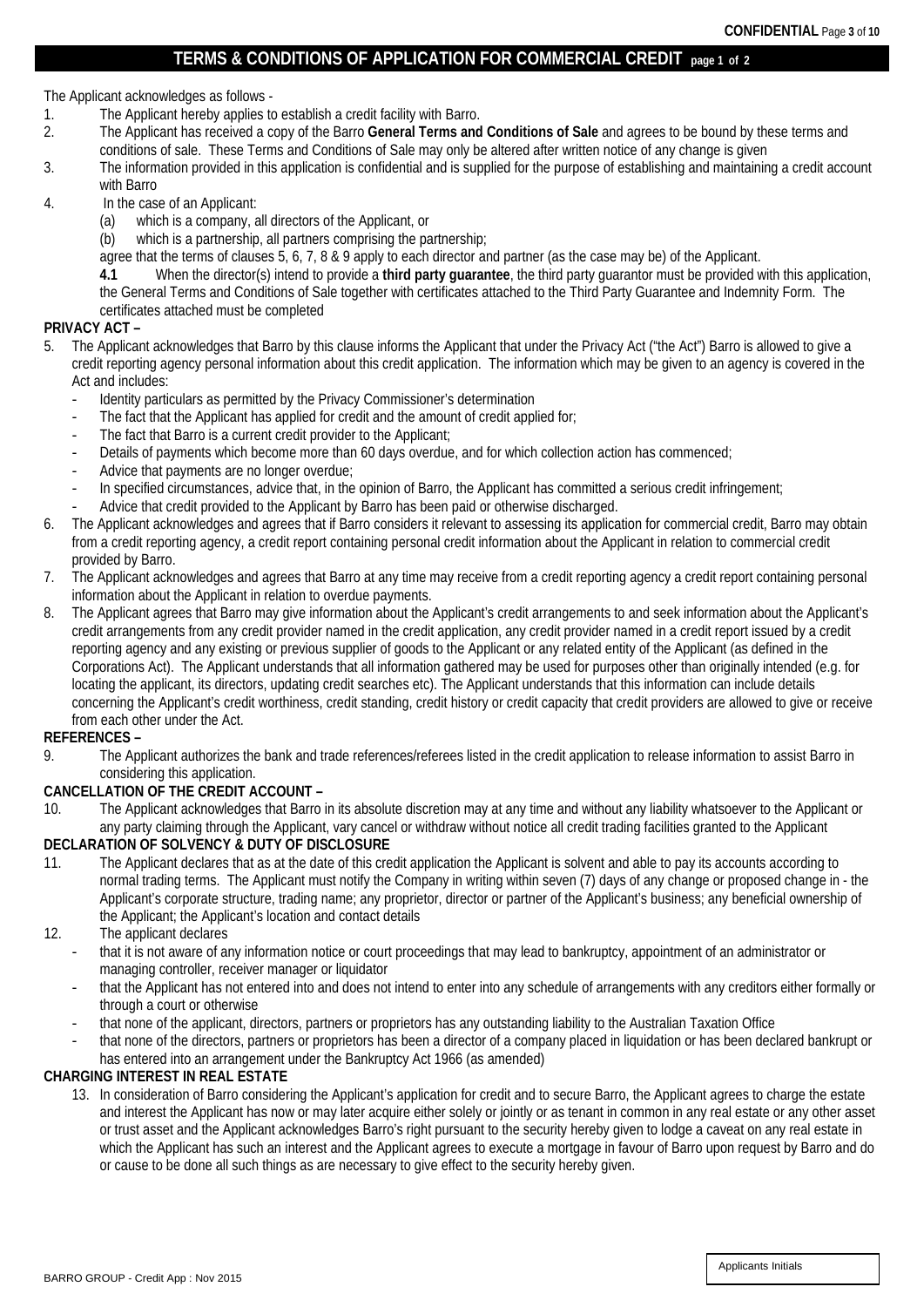## **TERMS & CONDITIONS OF APPLICATION FOR COMMERCIAL CREDIT page 2 of 2**

# **PAYMENT TERMS**<br>14. **Payment**

Payment terms are strictly as advised to the Applicant at the time the credit account is opened. The payment terms are Net 30 Days (that is, payment for all purchases is due on or before the last working day of the month following the month in which the purchase was made irrespective of the day upon which the invoice and/or statement in respect of such purchase is received by the Customer). If payment is not received, Cash Sales terms may be applied without notice. **CONTINGENCY FEES**: The Applicant agrees that in the event of the Applicant's breach of any of the terms of this agreement including a failure to make payment of any monies due to the Company pursuant to this agreement the Applicant shall pay to the Company all collection costs, commissions, fees, charges and expenses including legal costs of a solicitor and own client basis incurred by the Company of an incidental to this agreement or any matter arising out of or incidental to this agreement or the Applicant's performance of or failure to perform any of the terms of this agreement

#### **INTEREST**

15. Barro may charge the Customer interest on amounts not paid within the specified credit period at the rate of two (2) percent above the prevailing rate imposed by the Penalty Interest Rates Act calculated monthly on the amounts outstanding from the date on which they were due and payable, until Barro receives full payment of the outstanding amounts

# **CLOSING OF CREDIT ACCOUNT**<br>16. Barro may close credit ac

Barro may close credit accounts without notice if not used for a period of 12 months or more

# **WARRANTY OF TRUST**<br>17. The Applicant w

The Applicant warrants that the information contained in this Application is true and correct.

The Applicant, and if a company each of the directors listed below, and if a partnership each of the partners listed below, acknowledges the terms of this application and agrees that the Applicant and each of the directors/partners (as applicable) is bound by the above terms. The Applicant warrants to Barro that where the Applicant is a Company, the person signing is duly authorised by the Board of Directors of the Applicant to sign the Credit Application on behalf of the Applicant and to bind the credit of the Applicant. Where the applicant acts as a trustee of a Trust, the Applicant will be bound by the terms and conditions of this Application personally and in its capacity as trustee of the Trust

## **PROVISION OF TRUST DOCUMENT BY CORPORATE TRUSTEE CUSTOMERS**

18. If the Applicant Company is Corporate Trustee, the Applicant and its director(s) agree to provide to Barro a copy of the Trust Deed which is to form part of the information and material to be considered by Barro concerning the application.

**DETAILS & SIGNATURES** □ 2 x Directors-company □ Partnership [all partners] □ Proprietors [all proprietors] (If more than two directors partners or proprietors photocopy this page and attach to credit application  $\square$ )

| PRINT Name of Principal/Director/Partner/Proprietor (1) | PRINT Name of Principal/Director/Partner/Proprietor (1) |
|---------------------------------------------------------|---------------------------------------------------------|
|                                                         |                                                         |
| Signature of Principal/Director/Partner/Proprietor      | Signature of Principal/Director/Partner/Proprietor      |
|                                                         |                                                         |
| Date                                                    | Date                                                    |
|                                                         |                                                         |
| Address of Principal/Director/Partner/Proprietor        | Address of Principal/Director/Partner/Proprietor        |
|                                                         |                                                         |
| PRINT Name of Witness (1)                               | PRINT Name of Witness (1)                               |
|                                                         |                                                         |
| Signature of Witness                                    | Signature of Witness                                    |
|                                                         |                                                         |
| Date                                                    | Date                                                    |
|                                                         |                                                         |
| <b>Address of Witness</b>                               | <b>Address of Witness</b>                               |

Notes:\_\_\_\_\_\_\_\_\_\_\_\_\_\_\_\_\_\_\_\_\_\_\_\_\_\_\_\_\_\_\_\_\_\_\_\_\_\_\_\_\_\_\_\_\_\_\_\_\_\_\_\_\_\_\_\_\_\_\_\_\_\_\_\_\_\_\_\_\_\_\_\_\_\_\_\_\_\_\_\_\_\_\_\_\_\_\_\_\_\_\_\_\_\_\_\_\_\_\_\_\_\_

\_\_\_\_\_\_\_\_\_\_\_\_\_\_\_\_\_\_\_\_\_\_\_\_\_\_\_\_\_\_\_\_\_\_\_\_\_\_\_\_\_\_\_\_\_\_\_\_\_\_\_\_\_\_\_\_\_\_\_\_\_\_\_\_\_\_\_\_\_\_\_\_\_\_\_\_\_\_\_\_\_\_\_\_\_\_\_\_\_\_\_\_\_\_\_\_\_\_\_\_\_\_\_\_\_\_\_ **APPROVED** / **REJECTED** Circle Date………………………………………. Applicant Notified by Letter **YES** / **NO** circle Date of Letter…… On Approval of Credit Facility Account No Credit Limit

Credit Manager's Signature:…………………………………………………………………………………………………Date…………………..

Barro Credit Manager Use ONLY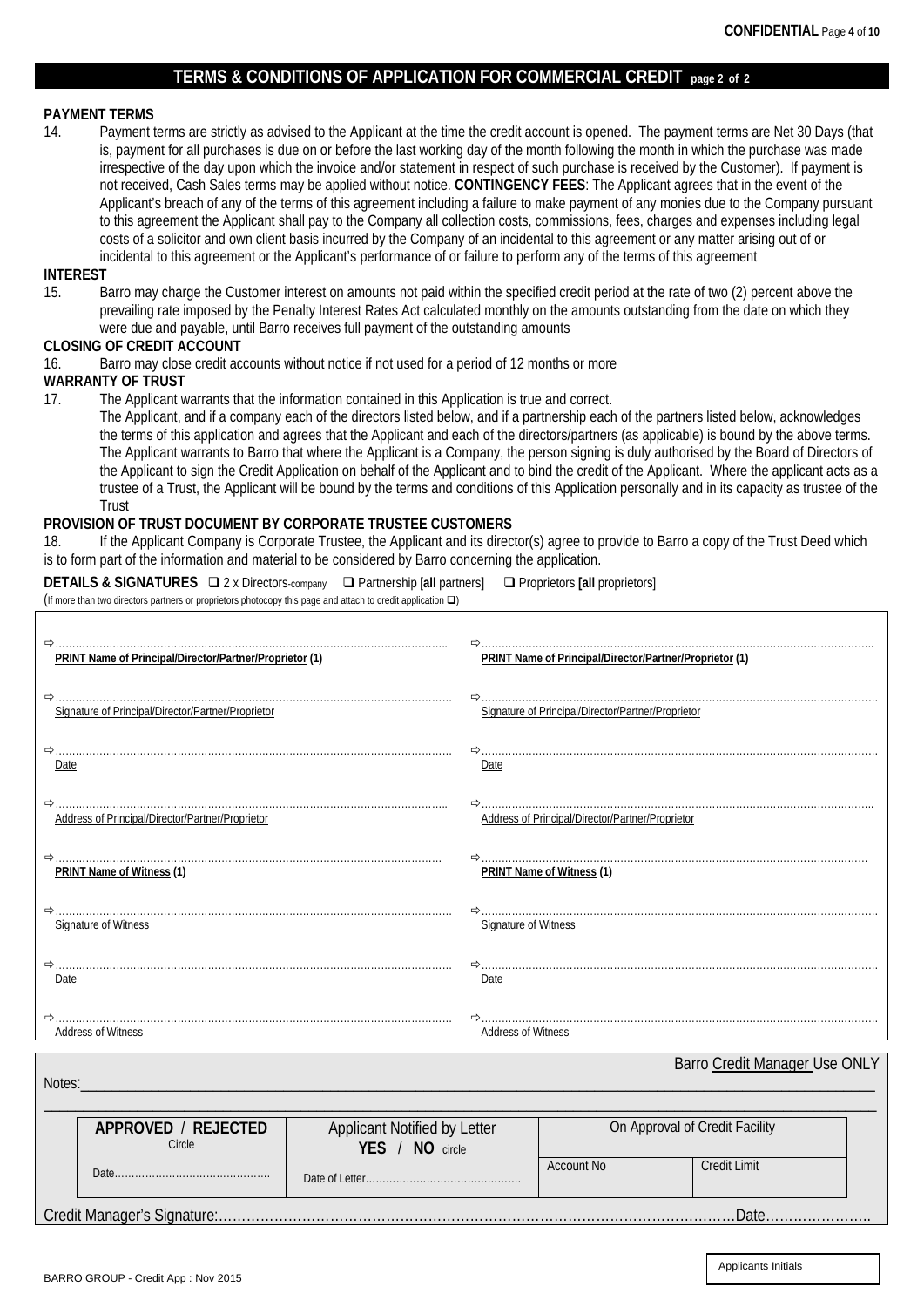## **DEED of G U A R A N T E E & I N D E M N I T Y - DIRECTOR**

**This Deed of Guarantee and Indemnity is for use in the case where a Director of the Applicant**

**is to provide a guarantee and indemnity on behalf of the Applicant Company to Barro Group page 1 of 2**

- To: **Barro Group Pty Limited** ACN 005 105 724 ABN 25 553 947 414 and its related bodies corporate (as defined in the Corporations Act 2001) which include but are not limited to:
- To: **Dundowran Blue Metal Quarries Pty Ltd** ACN 010 308 479 ABN 58 010 308 479
- To: **Presto Transport Pty Ltd** ACN 004 413 316 ABN 76 004 413 316
- To: **Melbourne Tyre Service Pty Ltd** ACN 006 894 784 ABN 51 006 894 784
- To: **Flintstones Garden Supply Centre Pty Ltd** ACN 006 319 320 ABN 90 006 319 320<br>To: **Australian Precast Pty Ltd** ACN 053 770 200 ABN 61 053 770 200
- 
- To: **Australian Precast Pty Ltd** ACN 053 770 200 ABN 61 053 770 200

To: **Railway Sand Supplies Pty Ltd** ACN 097 635 017 ABN 59 097 635 017 any other related body corporate of Barro Group Pty Ltd which supplies goods and services

together with their successors or assigns of - 191 Drummond Street Carlton Vic 3053 (PO Box 663 Carlton South Victoria 3053 ) (each of which is referred to in this guarantee as "Barro")

**We,**

| ---1<br>" $name"1)$ | AND | " $name"2)$  | AND | " $name"$ 3) | AND | "name" $4$ ) |
|---------------------|-----|--------------|-----|--------------|-----|--------------|
|                     |     |              |     |              |     |              |
|                     |     |              |     |              |     |              |
|                     |     |              |     |              |     |              |
| of "address"        |     | of "address" |     | of "address" |     | of "address" |
|                     |     |              |     |              |     |              |
|                     |     |              |     |              |     |              |
|                     |     |              |     |              |     |              |
|                     |     |              |     |              |     |              |
|                     |     |              |     |              |     |              |

### **("the Guarantors")**

in consideration of Barro at our request approving the annexed application for credit on behalf of the Applicant and agreeing to supply the Applicant from time to time with goods and/or services on credit, we, the Guarantors, HEREBY JOINTLY AND SEVERALLY agree:

- 1. We hereby guarantee to Barro the due and punctual payment of any or all accounts and indebtedness now due or to become due by the Applicant to Barro whatsoever and howsoever arising notwithstanding that we, the Guarantors, may not have notice of any neglect or omission on the part of the Applicant to pay for such goods and/or services according to the terms agreed upon between Barro and the Applicant including all costs, charges, expenses whatsoever which Barro may incur by reason of any default on the part of the Applicant.
- 2. Barro shall have the fullest liberty without affecting this Guarantee either to enforce or forebear the enforcement of the obligations imposed on the Applicant. We, the Guarantors will not be released by any exercise by Barro of any liberty or discretion under the credit agreement or by any extension of time or other indulgence given to the Applicant or by any other thing whatsoever which under the law relating to sureties would, but for this provision, have the effect of so releasing us the Guarantors.
- 3. This Guarantee shall be a continuing guarantee to Barro in respect of goods sold and/or services supplied by Barro and shall be unlimited in amount, shall extend to any amount payable by the Applicant by way of damages or otherwise and shall extend to any payment initially paid by the Applicant but which Barro subsequently disgorges to a liquidator of the Applicant as a preference.
- 4. This Guarantee shall ensure to the benefit of Barro, its successors and assigns and shall not be determined by the death of any of the Guarantors and shall be binding upon the Guarantors and the legal personal representatives, successors and assigns of the Guarantors.
- 5. Until Barro receives all moneys payable by the Applicant and the Applicant has carried out all of its obligations to Barro, the Guarantors, in the event of the Applicant being wound up or if an administrator is appointed and a deed of company arrangement is approved by creditors, will not be entitled to prove or claim in the liquidation of the Applicant or deed of company arrangement in competition with Barro so as to diminish any payment which but for such proof Barro would be entitled to receive out of such liquidation or deed. The receipt of any payment which Barro may receive from such liquidation or deed shall not prejudice Barro's rights to recover from the Guarantors the full amount payable under this Guarantee.
- 6. No demand or notice needs to be made or delivered to the Guarantors prior to the commencement of any action against them to enforce the terms of this Guarantee.
- 7. The liability of the Guarantors shall not be abrogated prejudiced or affected by:-
	- (a) any change in the constitution of the Applicant;<br>(b) Barro obtaining a judgment against the Applica
	- Barro obtaining a judgment against the Applicant;
	- (c) the liability of the Applicant ceasing for any cause;<br>(d) any security held or taken by Barro to secure the  $\ell$
	- (d) any security held or taken by Barro to secure the Applicant's or the Guarantors' obligations being void defective or informal;<br>(e) the acceptance by Barro of a repudiation of the credit agreement by the Applicant:
	- the acceptance by Barro of a repudiation of the credit agreement by the Applicant;
	- (f) Barro making any variation or alteration to the terms of the credit agreement.

8. In the event that only one of the guarantors execute this Deed, in such circumstances the guarantor(s) who execute the Deed acknowledges and consents to his/her/their joint/several liability under the Deed notwithstanding that not all the guarantors named in the Deed have executed this Deed. If Barro releases any Guarantor from his/her obligations under this Guarantee or if this Guarantee otherwise ceases to bind for any reason any Guarantor as a continuing security, this Guarantee shall continue to bind every other Guarantor not so discharged from his obligations under this Guarantee.

9. To better secure Barro's rights under this Guarantee, the Guarantors agree to charge the interest they have either solely or jointly or as tenants in common in any real estate and the Guarantors acknowledge Barro's right pursuant to the security hereby given to lodge a caveat on any real estate in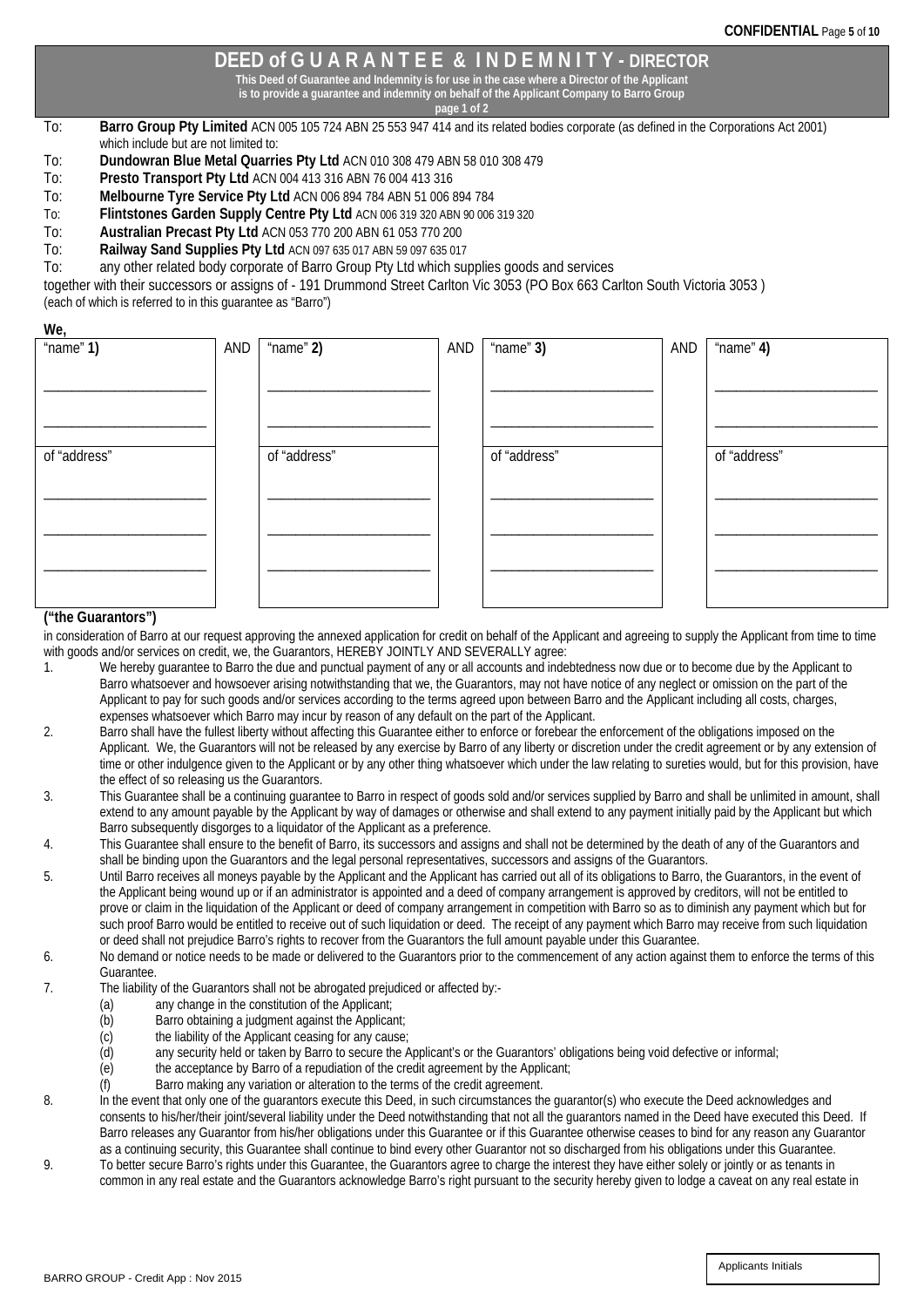# **DEED of G U A R A N T E E & I N D E M N I T Y - DIRECTOR**

**This Deed of Guarantee and Indemnity is for use in the case where a Director of the Applicant is to provide a guarantee and indemnity on behalf of the Applicant Company to Barro Group**

**page 2 of 2**

which they have such an interest and the Guarantors agree to execute a mortgage in favour of Barro upon request by Barro and do or cause to be done all such things as are necessary to give effect to the security hereby given.

- 10. The Guarantors acknowledge and agree that Barro may:<br>(a) seek from a credit reporting agency a credit re
	- seek from a credit reporting agency a credit report containing personal information about each of the Guarantors in order to assess whether to accept them as guarantors for credit applied for, or provided to, the Applicant; and

(b) give information about the credit arrangements of the Applicant or the Guarantors and seek information about the credit arrangements of the Applicant or the Guarantors from any credit provider named in any credit report issued by a credit reporting agency or any existing or previous provider of credit to the Guarantors or any company in which the Guarantor(s) is or was an officer. This information may include any information about the credit worthiness, credit standing, credit history or credit capacity of the Applicant or the Guarantors of the nature that credit providers are allowed to give or receive from each other under the Privacy Act.

- 11. A statement by Barro or signed by any person duly authorized from time to time by Barro shall be conclusive evidence that the amount stated therein is owing by the Applicant to Barro.
- 12. As a separate and independent agreement and for the consideration aforesaid the Guarantors agree with Barro that in the event the whole or any part of any debt of the Applicant shall not be recoverable from the Applicant by reason of any legal limitation, disability or incapacity on or of the Applicant or by reason of any other fact or circumstance whatsoever and whether known to Barro or not, the Guarantors shall nevertheless hold Barro fully indemnified at all times against any loss or damage which Barro may suffer or incur by reason of the operation of such limitation, disability, incapacity, fact or circumstance.
- 13. In this Guarantee the singular shall include the plural and vice versa and a reference to a gender will include all genders.<br>14. This Guarantee shall be read and construed in accordance with the laws of the State of Vi
- This Guarantee shall be read and construed in accordance with the laws of the State of Victoria and Barro and the Guarantors agree to submit to the jurisdiction of the courts and tribunals of that State.
- 15. In the event that any provision of this Guarantee or its application to any person or circumstance is or is found to be invalid or unenforceable, the invalidity or unenforceability of such provision shall not affect the validity or enforceability of the other provisions of this Guarantee or the application of such provisions to any persons or circumstances and the said other provisions shall remain in full force and effect.

# **EXECUTED AS A DEED**

| <b>DATED</b>                                                                                                                                                          |                                    |  |  |  |  |  |
|-----------------------------------------------------------------------------------------------------------------------------------------------------------------------|------------------------------------|--|--|--|--|--|
| If Guarantors themselves do not date this Deed, the Barro representative taking this Application should date this Guarantee on the date that it was actually executed |                                    |  |  |  |  |  |
| <b>SIGNED SEALED AND DELIVERED</b>                                                                                                                                    | <b>SIGNED SEALED AND DELIVERED</b> |  |  |  |  |  |
| by 1.                                                                                                                                                                 | by 2.                              |  |  |  |  |  |
| Signature of Guarantor                                                                                                                                                | Signature of Guarantor             |  |  |  |  |  |
| PRINT Name of Person Signing                                                                                                                                          | PRINT Name of Person Signing       |  |  |  |  |  |
| In the presence of                                                                                                                                                    | In the presence of                 |  |  |  |  |  |
| Signature of Witness                                                                                                                                                  | Signature of Witness               |  |  |  |  |  |
| <b>PRINT Name of Witness</b>                                                                                                                                          | <b>PRINT Name of Witness</b>       |  |  |  |  |  |
| Address of Witness                                                                                                                                                    | Address of Witness                 |  |  |  |  |  |
| <b>SIGNED SEALED AND DELIVERED</b>                                                                                                                                    | <b>SIGNED SEALED AND DELIVERED</b> |  |  |  |  |  |
| by 3.                                                                                                                                                                 | by 4.                              |  |  |  |  |  |
| Signature of Guarantor                                                                                                                                                | Signature of Guarantor             |  |  |  |  |  |
| PRINT Name of Person Signing                                                                                                                                          | PRINT Name of Person Signing       |  |  |  |  |  |
| In the presence of                                                                                                                                                    | In the presence of                 |  |  |  |  |  |
| Signature of Witness                                                                                                                                                  | Signature of Witness               |  |  |  |  |  |
| <b>PRINT Name of Witness</b>                                                                                                                                          | <b>PRINT Name of Witness</b>       |  |  |  |  |  |
| <b>Address of Witness</b>                                                                                                                                             | <b>Address of Witness</b>          |  |  |  |  |  |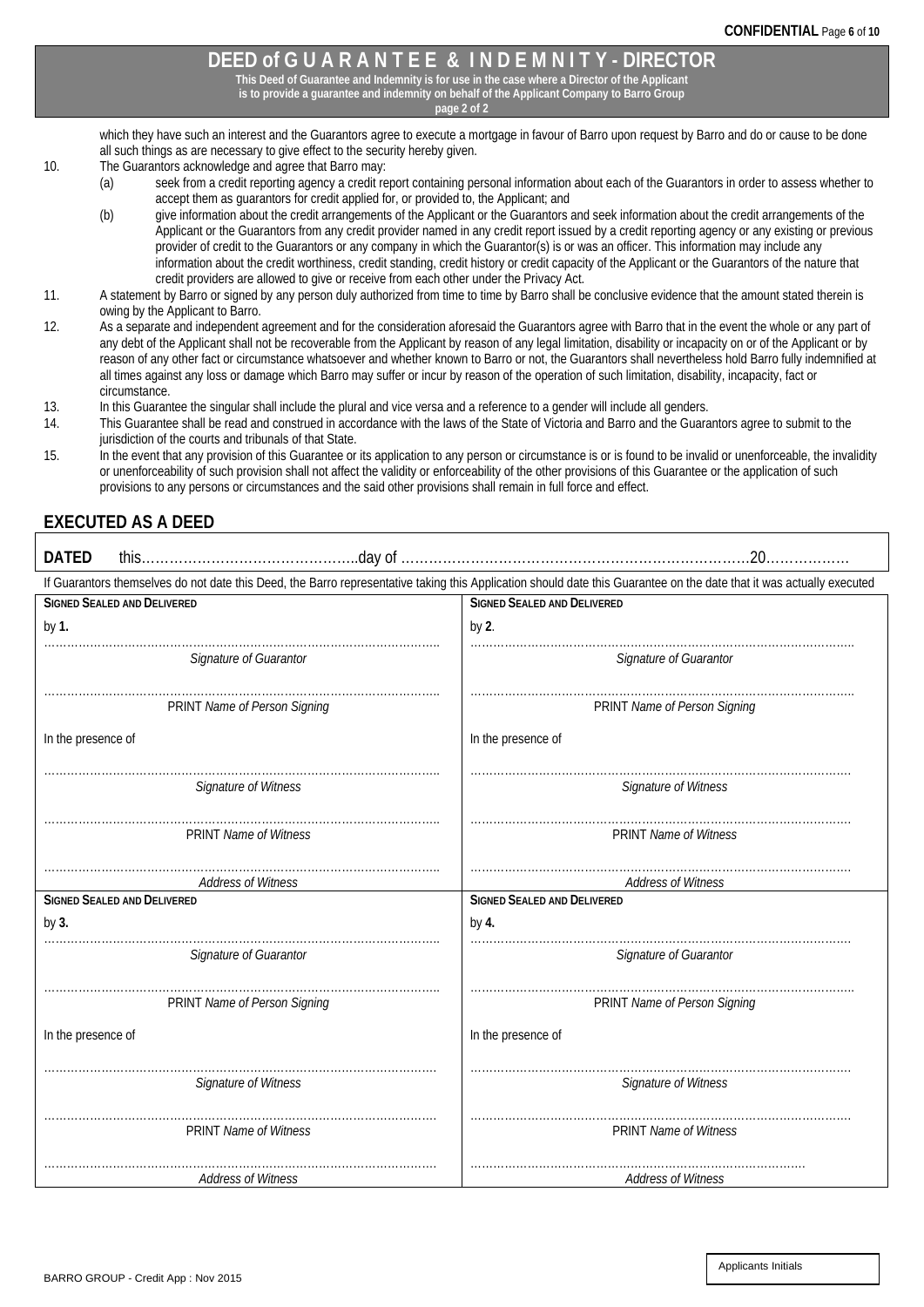Applicants Initials

# **DEED of G U A R A N T E E & I N D E M N I T Y - THIRD PARTY GUARANTEE**

This Deed of Guarantee and Indemnity is for use in the case where a director of the Applicant

is providing a Deed of Guarantee and Indemnity given by a third party to Barro Group

page 1 of 2

#### To: **Barro Group Pty Limited** ACN 005 105 724 ABN 25 553 947 414

and its related bodies corporate (as defined in the Corporations Act 2001) which include but are not limited to<br>To: Dundowran Blue Metal Quarries Pty Ltd ACN 010 308 479 ABN 58 010 308 479

- To: **Dundowran Blue Metal Quarries Pty Ltd** ACN 010 308 479 ABN 58 010 308 479
- Presto Transport Pty Ltd ACN 004 413 316 ABN 76 004 413 316
- To: **Melbourne Tyre Service Pty Ltd** ACN 006 894 784 ABN 51 006 894 784
- To: **Flintstones Garden Supply Centre Pty Ltd** ACN 006 319 320 ABN 90 006 319 320
- To: **Australian Precast Pty Ltd** ACN 053 770 200 ABN 61 053 770 200
- To: **Railway Sand Supplies Pty Ltd** ACN 097 635 017 ABN 59 097 635 017

To: any other related body corporate of Barro Group Pty Ltd which supplies goods and services

together with their successors or assigns of - 191 Drummond Street Carlton Vic 3053 (PO Box 663 Carlton South Victoria 3053 ) (each of which is referred to in this guarantee as "Barro")

| $\cdots$     |            |              |     |              |            |              |
|--------------|------------|--------------|-----|--------------|------------|--------------|
| " $name"1)$  | <b>AND</b> | " $name"2)$  | AND | $"name"$ 3)  | <b>AND</b> | " $name"$ 4) |
|              |            |              |     |              |            |              |
|              |            |              |     |              |            |              |
|              |            |              |     |              |            |              |
|              |            |              |     |              |            |              |
|              |            |              |     |              |            |              |
|              |            |              |     |              |            |              |
|              |            |              |     |              |            |              |
|              |            |              |     |              |            |              |
| of "address" |            | of "address" |     | of "address" |            | of "address" |
|              |            |              |     |              |            |              |
|              |            |              |     |              |            |              |
|              |            |              |     |              |            |              |
|              |            |              |     |              |            |              |
|              |            |              |     |              |            |              |
|              |            |              |     |              |            |              |
|              |            |              |     |              |            |              |
|              |            |              |     |              |            |              |
|              |            |              |     |              |            |              |
|              |            |              |     |              |            |              |
|              |            |              |     |              |            |              |
|              |            |              |     |              |            |              |
|              |            |              |     |              |            |              |

#### **("the Guarantors")**

**We,**

This Deed of Guarantee and Indemnity is for use in the case where a director of the Applicant Company is providing a Deed of Guarantee and Indemnity given by a third party to Barro. The third party guarantor is required to provide Barro with an executed:

a) Certificate of Advice from a Solicitor b) Acknowledgment given by Guarantor to the Certifying Solicitor (both of which are attached) in consideration of Barro at our request approving the annexed application for credit on behalf of the Applicant and agreeing to supply the Applicant from time to time with goods and/or services on credit, we, the Guarantors, HEREBY JOINTLY AND SEVERALLY agree:

- 1. We hereby guarantee to Barro the due and punctual payment of any or all accounts and indebtedness now due or to become due by the Applicant to Barro whatsoever and howsoever arising notwithstanding that we, the Guarantors, may not have notice of any neglect or omission on the part of the Applicant to pay for such goods and/or services according to the terms agreed upon between Barro and the Applicant including all costs, charges, expenses whatsoever which Barro may incur by reason of any default on the part of the Applicant.
- 2. Barro shall have the fullest liberty without affecting this Guarantee either to enforce or forebear the enforcement of the obligations imposed on the Applicant. We, the Guarantors will not be released by any exercise by Barro of any liberty or discretion under the credit agreement or by any extension of time or other indulgence given to the Applicant or by any other thing whatsoever which under the law relating to sureties would, but for this provision, have the effect of so releasing us the Guarantors.
- This Guarantee shall be a continuing guarantee to Barro in respect of goods sold and/or services supplied by Barro and shall be unlimited in amount, shall extend to any amount payable by the Applicant by way of damages or otherwise and shall extend to any payment initially paid by the Applicant but which Barro subsequently disgorges to a liquidator of the Applicant as a preference.
- 4. This Guarantee shall ensure to the benefit of Barro, its successors and assigns and shall not be determined by the death of any of the Guarantors and shall be binding upon the Guarantors and the legal personal representatives, successors and assigns of the Guarantors.
- 5. Until Barro receives all moneys payable by the Applicant and the Applicant has carried out all of its obligations to Barro, the Guarantors, in the event of the Applicant being wound up or if an administrator is appointed and a deed of company arrangement is approved by creditors, will not be entitled to prove or claim in the liquidation of the Applicant or deed of company arrangement in competition with Barro so as to diminish any payment which but for such proof Barro would be entitled to receive out of such liquidation or deed. The receipt of any payment which Barro may receive from such liquidation or deed shall not prejudice Barro's rights to recover from the Guarantors the full amount payable under this Guarantee.
- 6. No demand or notice needs to be made or delivered to the Guarantors prior to the commencement of any action against them to enforce the terms of this Guarantee.
- 7. The liability of the Guarantors shall not be abrogated prejudiced or affected by:
	- a) any change in the constitution of the Applicant;
	- b) Barro obtaining a judgment against the Applicant;
	- c) the liability of the Applicant ceasing for any cause;
	- d) any security held or taken by Barro to secure the Applicant's or the Guarantors' obligations being void defective or informal;
	- e) the acceptance by Barro of a repudiation of the credit agreement by the Applicant;<br>f) Barro making any variation or alteration to the terms of the credit agreement.
		- Barro making any variation or alteration to the terms of the credit agreement.

# **DEED of G U A R A N T E E & I N D E M N I T Y - THIRD PARTY GUARANTEE**

This Deed of Guarantee and Indemnity is for use in the case where a director of the Applicant is providing a Deed of Guarantee and Indemnity given by a third party to Barro Group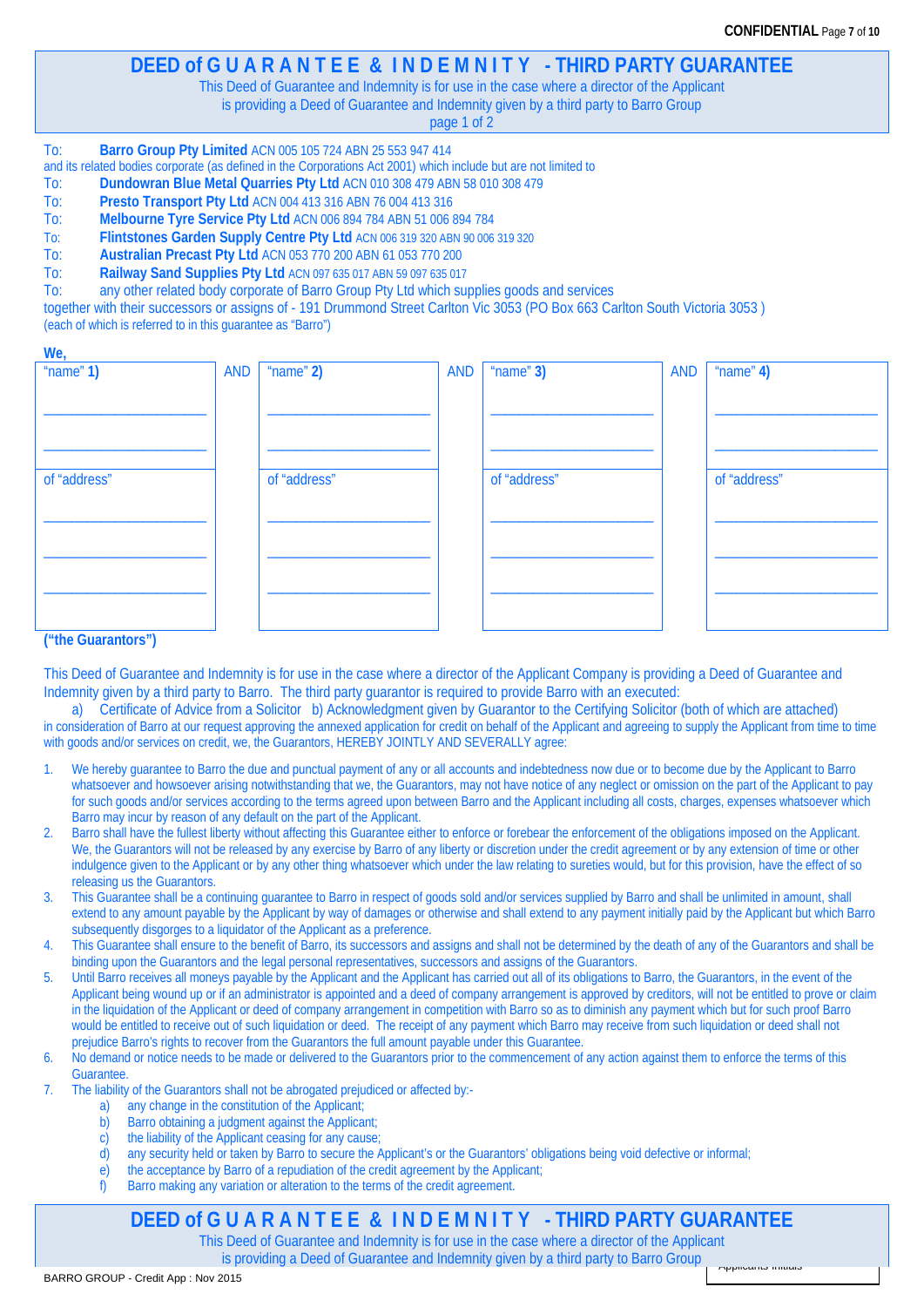8. In the event that only one of the guarantors execute this Deed, in such circumstances the guarantor(s) who execute the Deed acknowledges and consents to his/her/their joint/several liability under the Deed notwithstanding that not all the guarantors named in the Deed have executed this Deed. If Barro releases any Guarantor from his/her obligations under this Guarantee or if this Guarantee otherwise ceases to bind for any reason any Guarantor as a continuing security, this Guarantee shall continue to bind every other Guarantor not so discharged from his obligations under this Guarantee.

page 2 of 2

- 9. To better secure Barro's rights under this Guarantee, the Guarantors agree to charge the interest they have either solely or jointly or as tenants in common in any real estate and the Guarantors acknowledge Barro's right pursuant to the security hereby given to lodge a caveat on any real estate in which they have such an interest and the Guarantors agree to execute a mortgage in favour of Barro upon request by Barro and do or cause to be done all such things as are necessary to give effect to the security hereby given.
- 10. The Guarantors acknowledge and agree that Barro may:
	- seek from a credit reporting agency a credit report containing personal information about each of the Guarantors in order to assess whether to accept them as guarantors for credit applied for, or provided to, the Applicant; and
	- (b) give information about the credit arrangements of the Applicant or the Guarantors and seek information about the credit arrangements of the Applicant or the Guarantors from any credit provider named in any credit report issued by a credit reporting agency or any existing or previous provider of credit to the Guarantors or any company in which the Guarantor(s) is or was an officer. This information may include any information about the credit worthiness, credit standing, credit history or credit capacity of the Applicant or the Guarantors of the nature that credit providers are allowed to give or receive from each other under the Privacy Act.
- 11. A statement by Barro or signed by any person duly authorized from time to time by Barro shall be conclusive evidence that the amount stated therein is owing by the Applicant to Barro.
- As a separate and independent agreement and for the consideration aforesaid the Guarantors agree with Barro that in the event the whole or any part of any debt of the Applicant shall not be recoverable from the Applicant by reason of any legal limitation, disability or incapacity on or of the Applicant or by reason of any other fact or circumstance whatsoever and whether known to Barro or not, the Guarantors shall nevertheless hold Barro fully indemnified at all times against any loss or damage which Barro may suffer or incur by reason of the operation of such limitation, disability, incapacity, fact or circumstance. 13. In this Guarantee the singular shall include the plural and vice versa and a reference to a gender will include all genders.
- 14. This Guarantee shall be read and construed in accordance with the laws of the State of Victoria and Barro and the Guarantors agree to submit to the jurisdiction of the courts and tribunals of that State.
- 15. In the event that any provision of this Guarantee or its application to any person or circumstance is or is found to be invalid or unenforceable, the invalidity or unenforceability of such provision shall not affect the validity or enforceability of the other provisions of this Guarantee or the application of such provisions to any persons or circumstances and the said other provisions shall remain in full force and effect.

## **EXECUTED AS A DEED**

| <b>DATED</b>                                                                                                                                                          |                                                           |  |  |  |  |  |  |
|-----------------------------------------------------------------------------------------------------------------------------------------------------------------------|-----------------------------------------------------------|--|--|--|--|--|--|
| If Guarantors themselves do not date this Deed, the Barro representative taking this Application should date this Guarantee on the date that it was actually executed |                                                           |  |  |  |  |  |  |
| <b>SIGNED SEALED AND DELIVERED by 1:</b>                                                                                                                              | <b>SIGNED SEALED AND DELIVERED by 2:</b>                  |  |  |  |  |  |  |
| <b>Signature of Guarantor</b>                                                                                                                                         | <b>Signature of Guarantor</b>                             |  |  |  |  |  |  |
| <b>PRINT Name of Person Signing</b><br>In the presence of                                                                                                             | <b>PRINT Name of Person Signing</b><br>In the presence of |  |  |  |  |  |  |
| <b>Signature of Witness</b>                                                                                                                                           | <b>Signature of Witness</b>                               |  |  |  |  |  |  |
| <b>PRINT Name of Witness</b>                                                                                                                                          | <b>PRINT Name of Witness</b>                              |  |  |  |  |  |  |
| <b>Address of Witness</b>                                                                                                                                             | <b>Address of Witness</b>                                 |  |  |  |  |  |  |
| <b>SIGNED SEALED AND DELIVERED by 3:</b>                                                                                                                              | <b>SIGNED SEALED AND DELIVERED by 4:</b>                  |  |  |  |  |  |  |
| <b>Signature of Guarantor</b>                                                                                                                                         | <b>Signature of Guarantor</b>                             |  |  |  |  |  |  |
| <b>PRINT Name of Person Signing</b><br>In the presence of                                                                                                             | <b>PRINT Name of Person Signing</b><br>In the presence of |  |  |  |  |  |  |
| <b>Signature of Witness</b>                                                                                                                                           | <b>Signature of Witness</b>                               |  |  |  |  |  |  |
| <b>PRINT Name of Witness</b>                                                                                                                                          | <b>PRINT Name of Witness</b>                              |  |  |  |  |  |  |
| <b>Address of Witness</b>                                                                                                                                             | <b>Address of Witness</b>                                 |  |  |  |  |  |  |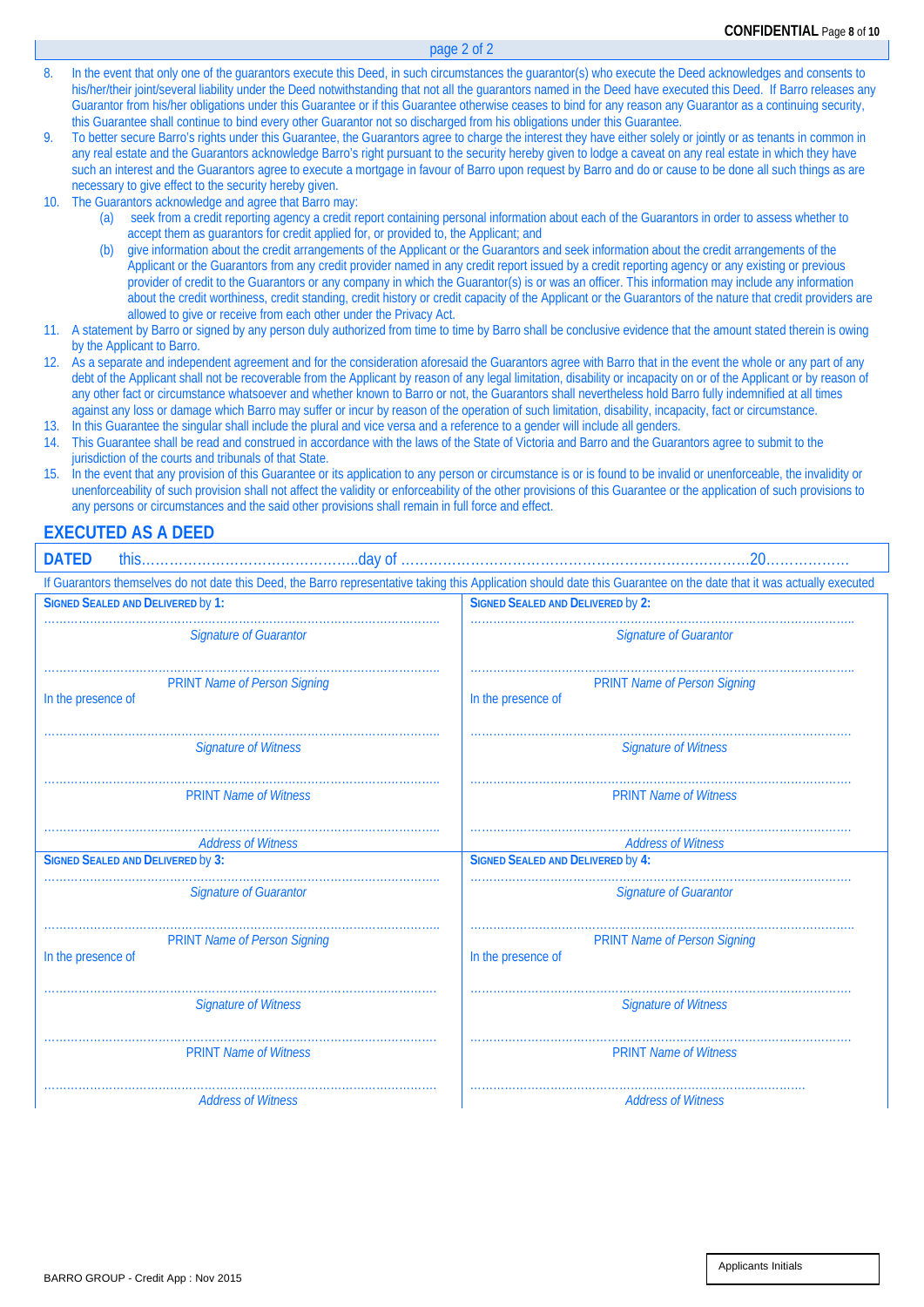## Independent Legal Advice - Guarantor **Certificate of Advice [Solicitor to Guarantor(s)]**

*Note: as applicable any legally prescribed 'solicitor certificate' should be completed in place of this form*

#### **PART A TO:**

#### **Barro Group Pty Limited** ACN 005 105 724 ABN 25 553 947 414

and its related bodies corporate (as defined in the Corporations Act 2001) which include but are not limited to **Dundowran Blue Metal Quarries Pty Ltd** ACN 010 308 479; **Presto Transport Pty Ltd** ACN 004 413 316; **Melbourne Tyre Service Pty Ltd** ACN 006 894 784; **Flintstones Garden Supply Centre Pty Ltd** ACN 006 319 320; **Australian Precast Pty Ltd**  ACN 053 770 200; **Railway Sand Supplies Pty Ltd** ACN 097 635 017 any other related body corporate of Barro Group Pty Ltd which supplies goods and services together with their successors or assigns (each of which is referred to as "Barro")

This certificate is provided by:

|                                                       | <b>of</b> |  |  |  |
|-------------------------------------------------------|-----------|--|--|--|
| a Solicitor holding a current practising certificate. |           |  |  |  |
| I have been asked to interview:                       |           |  |  |  |
|                                                       | of        |  |  |  |
|                                                       | of        |  |  |  |
|                                                       | <b>of</b> |  |  |  |
|                                                       | <b>of</b> |  |  |  |
| the Guarantor(s).                                     |           |  |  |  |
| I have been provided with the following documents     |           |  |  |  |
|                                                       |           |  |  |  |

| Part B: Explanations Given - I CERTIFY that I gave advice in respect of the documents specified above and I explained to the |
|------------------------------------------------------------------------------------------------------------------------------|
| Guarantor(s) that if the Guarantor(s) do not make all payments on the due date or if there is any other default, Barro could |
| demand repayment of the debt and sell up any security provided by the Guarantor or any Guarantor                             |

**Part C: Excluded Explanations -** I INFORMED the Guarantor(s) in very clear terms that I was not expressing any opinion nor advising on:

- the viability of the transaction which the Guarantor(s) was undertaking; or
- the Guarantor's ability to make the required payments to Barro

I FURTHER INFORMED the Guarantor(s) that if in any doubt on those aspects the Guarantor(s) should obtain independent financial advice before signing the documents.

### **Part D: Statements by the Persons Signing Documents -** FOLLOWING THE ABOVE EXPLANATIONS, the Guarantor(s) stated to me:

- that he/she/they understood my advice as to the obligations and risks involved in signing these documents; and
- that he/she/they were signing these documents freely, voluntarily and without pressure from any other person

#### **Part E: Identification of Persons Signing Documents - t**he following evidence of identification was produced to me

by the Guarantor(s)

| Guarantor's Name | I Identification Evidence |
|------------------|---------------------------|
|                  |                           |
|                  |                           |
|                  |                           |
|                  |                           |

#### **\*Part F: Translation/Interpretation -** An independent interpreter, Mr/Mrs/Ms \_\_\_\_\_\_\_\_\_\_\_\_\_\_\_\_\_\_\_\_\_\_\_\_\_\_\_\_\_\_\_\_\_\_\_\_\_\_\_was

present at this interview with the Guarantor(s) and interpreted the statements made by all persons present. A certificate by the interpreter is held by me.

\*Delete if no interpreter used

#### **C E R T I F I C A T E:** I CERTIFY the above information

| Dated the | dav of |                          |
|-----------|--------|--------------------------|
|           |        |                          |
| SIGNED:   |        | (signature of Solicitor) |